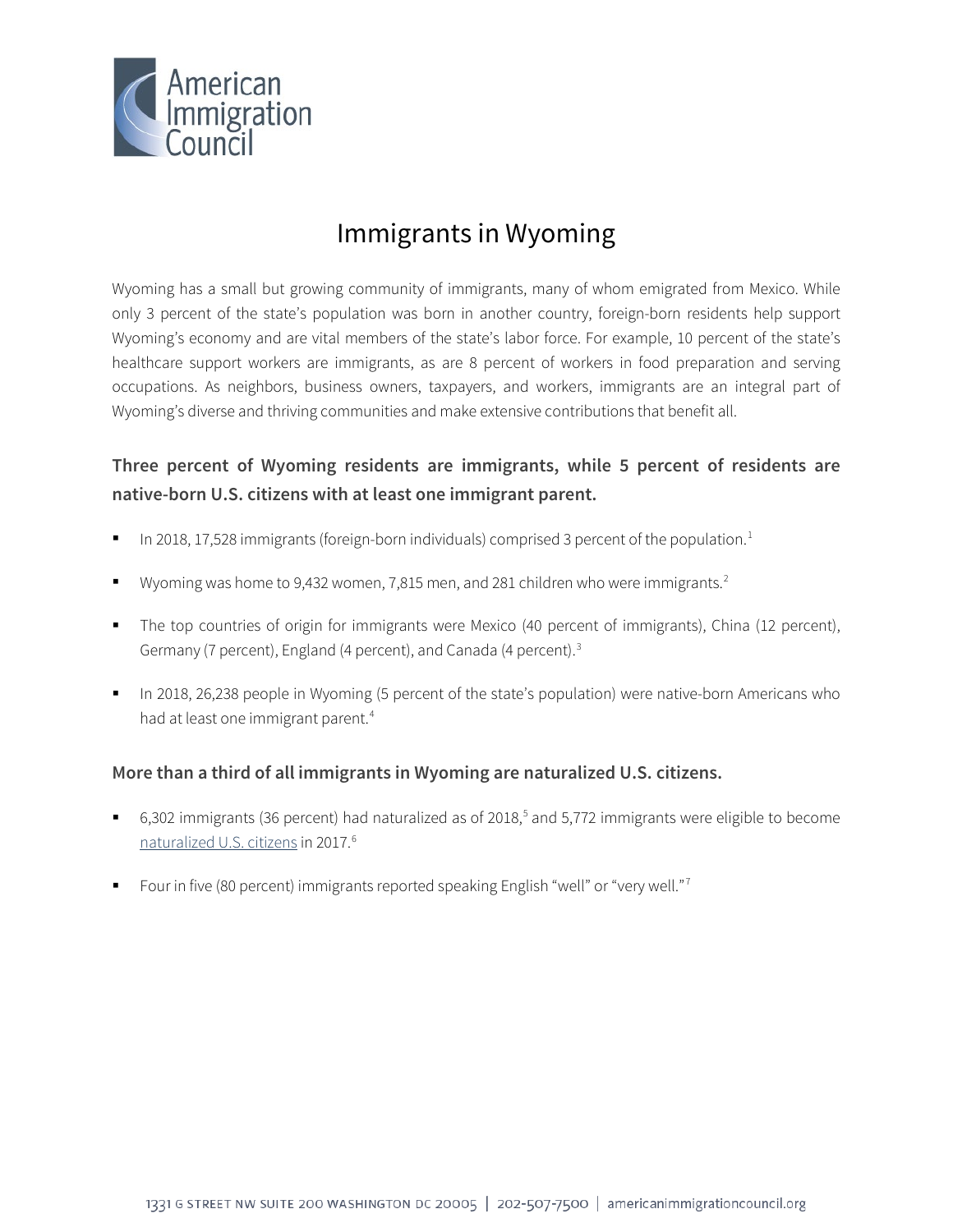#### **Immigrants in Wyoming are distributed across the educational spectrum.**

 About one-third (32 percent) of adult immigrants had a college degree or more education in 2018, while nearly one-fifth (19 percent) had less than a high school diploma.<sup>[8](#page-4-7)</sup>

| <b>Education Level</b>                                                       | Share (%) of All Immigrants Share (%) of All Natives |    |  |
|------------------------------------------------------------------------------|------------------------------------------------------|----|--|
| College degree or more                                                       | 32                                                   | 27 |  |
| Some college                                                                 | 18                                                   | 38 |  |
| High school diploma only                                                     | 31                                                   | 29 |  |
| Less than a high school diploma                                              | 19                                                   | 6  |  |
| Source: U.S. Census Bureau, 2018 American Community Survey 1-Year Estimates. |                                                      |    |  |

# **Thousands of U.S. citizens in Wyoming live with at least one family member who is undocumented.**

- 5,000 [undocumented immigrants](http://www.pewhispanic.org/interactives/unauthorized-immigrants/) comprised 32 percent of the immigrant population and 1 percent of the total state population in 2016.<sup>[9](#page-4-8)</sup>
- 8,166 people in Wyoming, including 4,218 U.S. citizens, lived with at least one undocumented family [member](https://www.americanprogress.org/issues/immigration/news/2017/03/16/427868/state-state-estimates-family-members-unauthorized-immigrants/) between 2010 and 2014.[10](#page-4-9)
- During the same period, about 3 percent of children in the state were U.S. citizens living with at least one undocumented family member (3,532 children in total).<sup>[11](#page-4-10)</sup>

## **Wyoming is home to hundreds of Deferred Action for Childhood Arrivals (DACA) recipients.**

510 [active DACA recipients](https://www.uscis.gov/sites/default/files/document/data/Approximate%20Active%20DACA%20Receipts%20-%20March%2031%2C%202020.pdf) lived in Wyoming as of March 2020, while DACA has been granted to 662 people in total since 2012.[12](#page-4-11)

#### **Immigrants are important members of Wyoming's labor force in a range of industries.**

 $11,757$  immigrant workers comprised 4 percent of the labor force in 2018.<sup>[13](#page-4-12)</sup>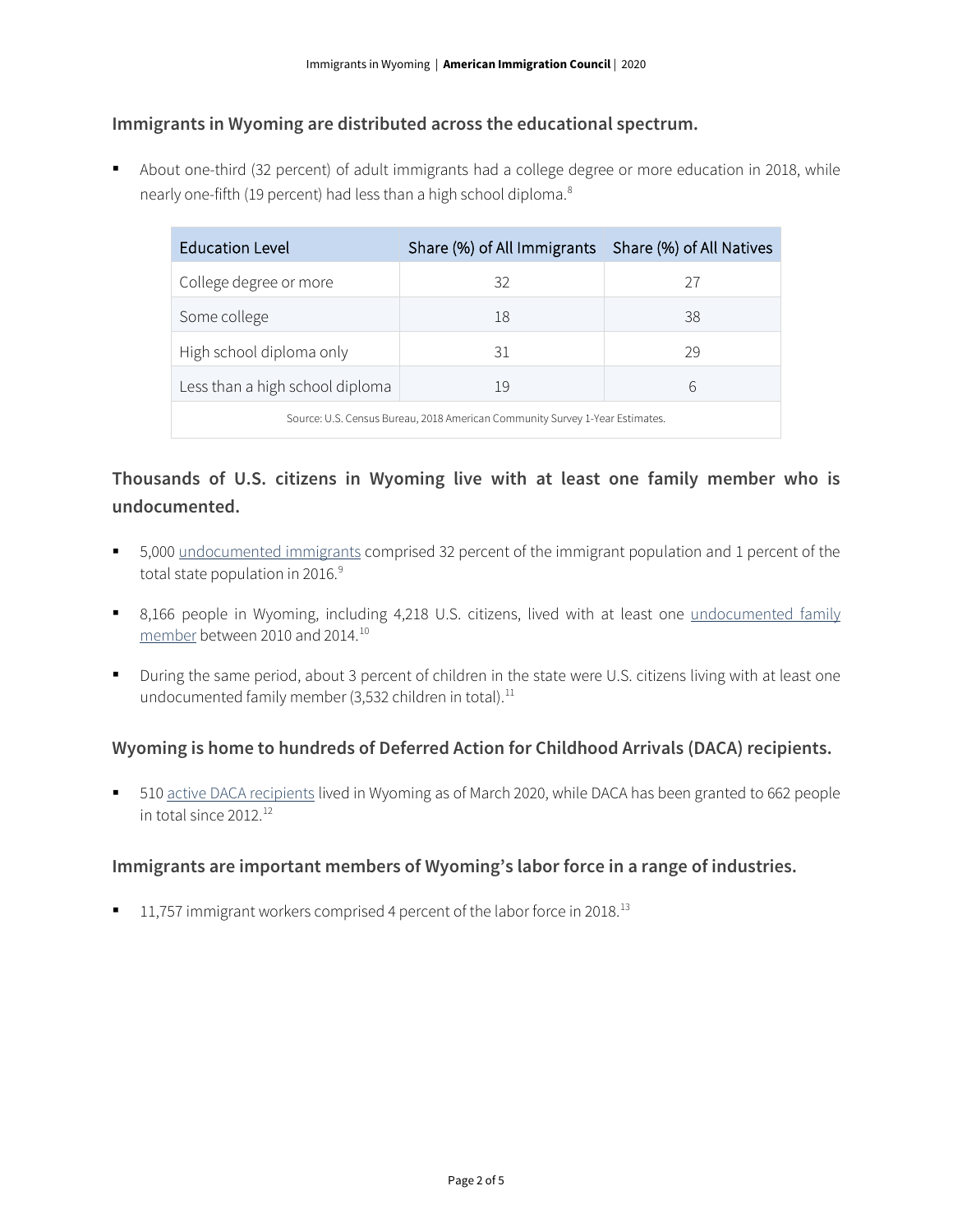**IMMI** Immigrant workers were most numerous in the following industries:

| Industry                                                                                                                          | Number of Immigrant<br>Workers |  |
|-----------------------------------------------------------------------------------------------------------------------------------|--------------------------------|--|
| Retail Trade                                                                                                                      | 3,350                          |  |
| <b>Educational Services</b>                                                                                                       | 2,052                          |  |
| Accommodation and Food Services                                                                                                   | 1,868                          |  |
| Health Care and Social Assistance                                                                                                 | 1,502                          |  |
| Construction                                                                                                                      | 1,111                          |  |
| Source: Analysis of the U.S. Census Bureau's 2018 American Community Survey 1-year PUMS data by the American Immigration Council. |                                |  |

 $\blacksquare$  The largest shares of immigrant workers were in the following industries:<sup>14</sup>

| Industry                                                                                                                          | Immigrant Share (%)<br>(of all industry workers) |  |
|-----------------------------------------------------------------------------------------------------------------------------------|--------------------------------------------------|--|
| Retail Trade                                                                                                                      | 8                                                |  |
| Information                                                                                                                       |                                                  |  |
| Accommodation and Food Services                                                                                                   | 6                                                |  |
| Educational Services                                                                                                              | 5                                                |  |
| Administrative & Support; Waste Management; and Remediation<br>Services                                                           | 5                                                |  |
| Source: Analysis of the U.S. Census Bureau's 2018 American Community Survey 1-year PUMS data by the American Immigration Council. |                                                  |  |

## **Immigrants are an integral part of the Wyoming workforce in a range of occupations.**

 $\blacksquare$  In 2018, immigrant workers were most numerous in the following occupation groups:<sup>[15](#page-4-14)</sup>

| <b>Occupation Category</b>                                                                                                        | Number of Immigrant Workers |  |
|-----------------------------------------------------------------------------------------------------------------------------------|-----------------------------|--|
| Sales and Related                                                                                                                 | 2,037                       |  |
| Educational Instruction and Library                                                                                               | 1,805                       |  |
| Food Preparation and Serving Related                                                                                              | 1,805                       |  |
| Office and Administrative Support                                                                                                 | 1,624                       |  |
| Construction and Extraction                                                                                                       | 1,593                       |  |
| Source: Analysis of the U.S. Census Bureau's 2018 American Community Survey 1-year PUMS data by the American Immigration Council. |                             |  |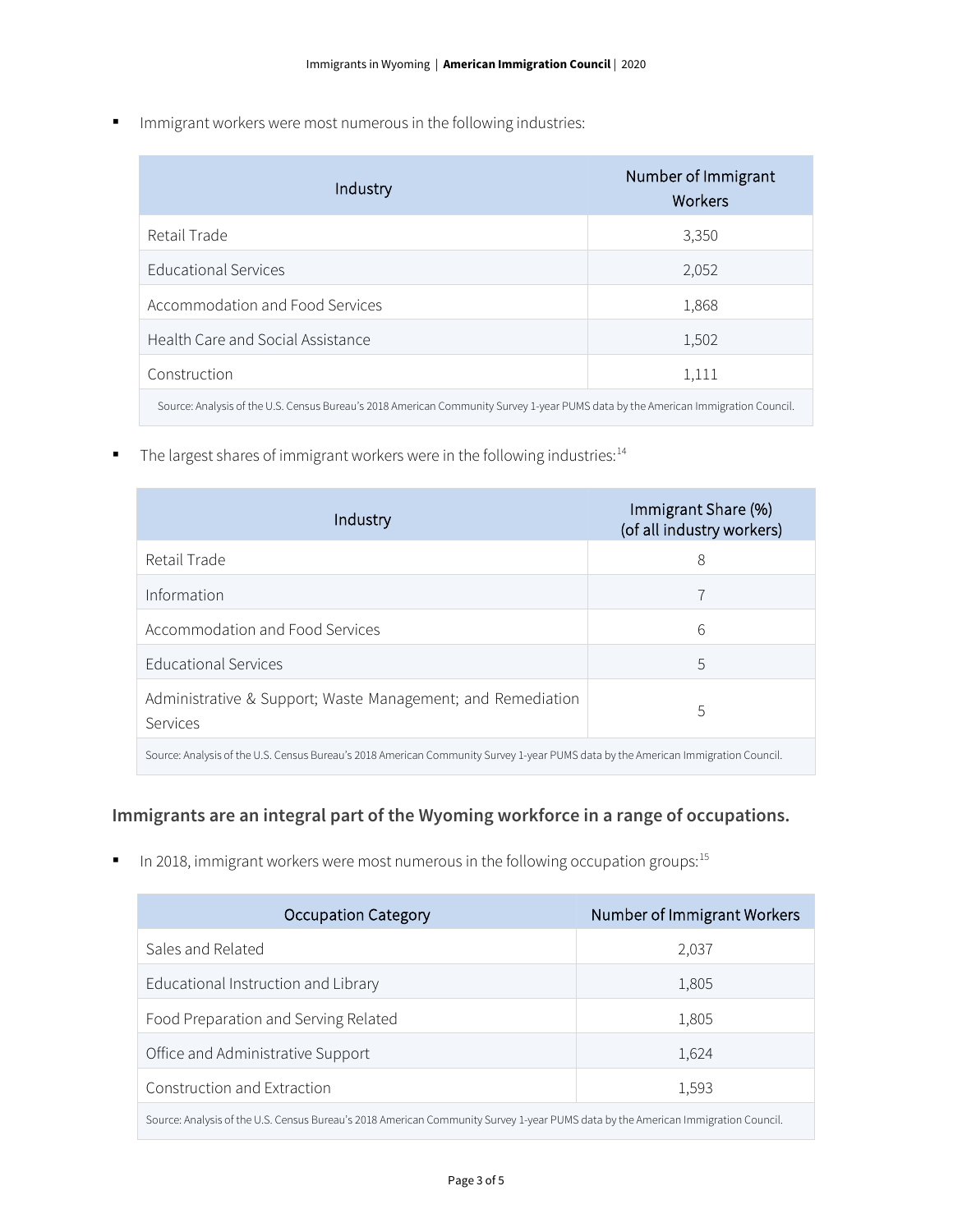The largest shares of immigrant workers were in the following occupation groups:  $16$ 

| Occupation Category                                                                                                               | Immigrant Share (%)<br>(of all workers in occupation) |  |
|-----------------------------------------------------------------------------------------------------------------------------------|-------------------------------------------------------|--|
| Military Specific                                                                                                                 | 10                                                    |  |
| Healthcare Support                                                                                                                | 10                                                    |  |
| Food Preparation and Serving Related                                                                                              | 8                                                     |  |
| Educational Instruction and Library                                                                                               |                                                       |  |
| Arts, Design, Entertainment, Sports, and Media                                                                                    |                                                       |  |
| Source: Analysis of the U.S. Census Bureau's 2018 American Community Survey 1-year PUMS data by the American Immigration Council. |                                                       |  |

 $\blacksquare$  Undocumented immigrants comprised 2 percent of Wyoming's workforce in 2016.<sup>[17](#page-4-16)</sup>

#### **Immigrants in Wyoming have contributed over \$150 million in taxes.**

- [Immigrant-led households in the state paid](https://www.newamericaneconomy.org/locations/) \$125.4 million in federal taxes and \$36.9 million in state and local taxes in 20[18](#page-4-17).<sup>18</sup>
- Wyoming [DACA recipients](https://itep.org/state-local-tax-contributions-of-young-undocumented-immigrants/) and DACA-eligible individuals paid an estimated \$923,000 in state and local taxes in 2018.[19](#page-4-18)

#### **As consumers, immigrants add hundreds of millions of dollars to Wyoming's economy.**

 Wyoming residents in immigrant-led households had \$486.4 million in [spending power](https://www.newamericaneconomy.org/locations/) (after-tax income) in 2018.[20](#page-4-19)

#### **Immigrant entrepreneurs in Wyoming generate millions of dollars in business revenue.**

 534 immigrant business owners accounted for 2 percent of all self-employed Wyoming residents in 2018 and generated \$2.1 million in business income. $^{21}$